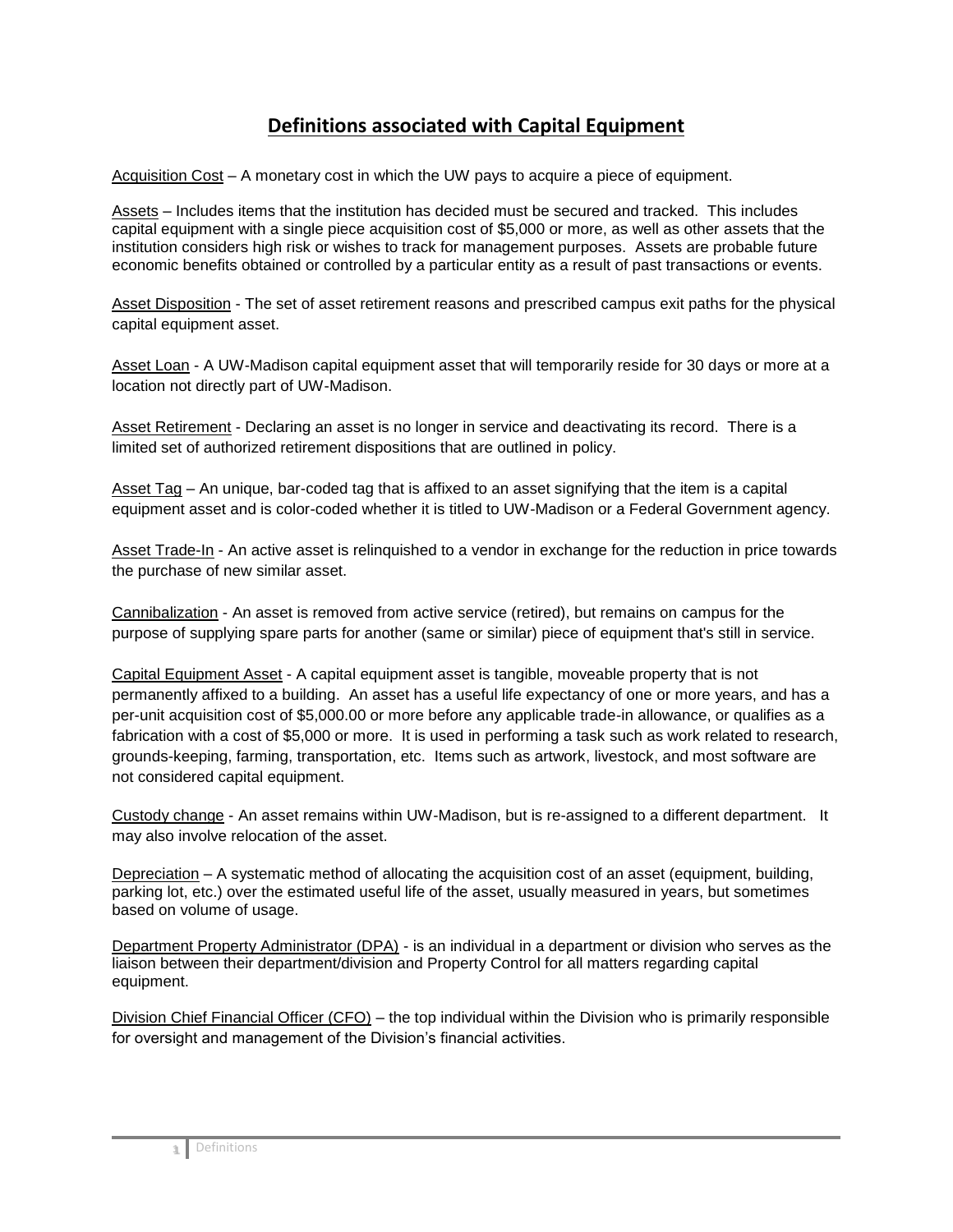Expense – An accounting entry recognizing the consumption of resources. Examples of expenses include: salaries, wages, fringe benefits, operating expense, office supplies, travel, and cost of goods sold, depreciation, amortization of prepaid or deferred expenses, etc.

Fabrication - Purchases of component parts and direct labor that are custom joined to create an asset of value greater than \$5,000 having a useful life greater than one year and is capitalized together as one asset. To meet this definition, component parts must work together to perform one function. Each component part must be necessary for the asset to function. Removal of any part would result in the asset not operating at capacity or for its intended purpose. Software can be considered a fabrication component only if the software is integral to the control and operation of the fabricated asset (e.g. without the software the fabricated asset will not function for its intended use)

Fair Market Value – A selling price for an item or property at which a buyer and seller agree to conduct business.

Gift in Kind - The gift of equipment/services or other assets other than cash.

Impairment – A sudden decline in usability of a fixed asset. The impairment could be triggered by such issues as asset damage, obsolescence, or legal restrictions on asset use.

Net Book Value – The value of an asset, by calculating the acquisition cost minus accumulated depreciation.

Principal Investigator (PI) - Individual responsible for a sponsored research project (e.g. grant, contract, or cooperative agreement). This individual, designated by the university, is responsible for the scientific or technical aspects of the grant and the day-to-day financial and administrative management of the grant.

Purchase Order – A document issued by the University to a seller, indicating types, quantities and agreed prices for products or services the seller will provide to the University.

Reactivation - The term "reactivation" applies to capital asset records that Property Control discovers to have been deactivated in error.

Relocation - An asset moves to a different room, building or responsible party, but custody remains within the same UW-Madison Department.

Requisition – A document that contains a request for purchase and is used for routing approvals prior to the creation of a purchase order.

Sale of capital equipment - For purposes of this policy, a sale is defined as a transaction in which title to equipment, possession and accountability is relinquished in exchange for a sale price. At UW-Madison, direct sales by departments can only be done in cases when a qualified University employee (qualification criteria are listed in Procedure 110.11) is departing for a new academic institution and equipment is sold to that new institution. In any other situation, unwanted equipment must be declared as surplus.

Surplus - Surplus is defined as items which: (1) do not function anymore; (2) are obsolete; (3) are not useful; or (4) are not needed in the foreseeable future.

Surplus With A Purpose (SWAP) - is a UW-Madison organization with delegated authority to dispose of surplus university property.